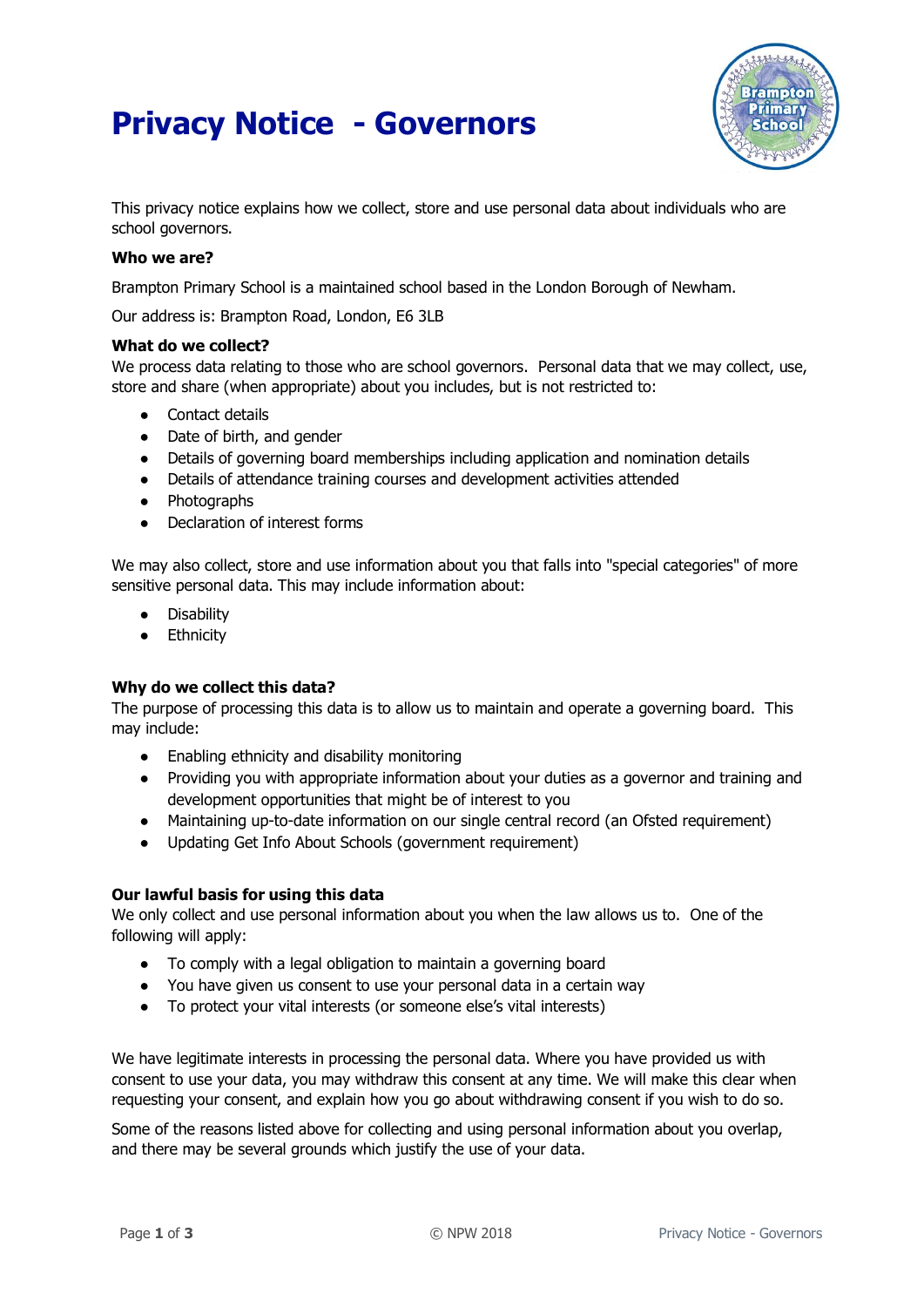## **Who do we share your personal data with?**

**Primary** We do not share information about you with any third party without your consent unless the law and our policies allow us to do so.

Where it is legally required, or necessary (and it complies with data protection law) we may share personal information about you with:

- Central and Local Government to meet our legal obligations to share certain information, such as safeguarding concerns and information about staff performance and dismissals
- The Department for Education
- $\bullet$  Suppliers and service providers (including professional advisers and consultants) to enable them to provide the service we have contracted them for

# **How long do we keep your personal data?**

Your personal data will be retained in line with our retention policy, details of which are available on request.

We will retain your information only for as long as is necessary for the purposes set out in this notice. We will retain and use your information to the extent necessary to comply with our legal obligations (for example, if we are required to retain your information to comply with the law), resolve disputes, and enforce our agreements.

# **Your rights**

## **How to access personal information we hold about you**

Individuals have a right to make a 'subject access request' to gain access to personal information that we hold about them.

If you make a subject access request, and if we do hold information about you, we will:

- Give you a description of it
- Tell you why we are holding and processing it, and how long we will keep it for
- Explain where we got it from, if not from you
- Tell you who it has been, or will be, shared with
- Give you a copy of the information in an intelligible form

You may also have the right for your personal information to be transmitted electronically to another organisation in certain circumstances.

If you would like to make a request, please contact our data protection officer.

## **Your other rights regarding your data**

Under data protection law, individuals have certain rights regarding how their personal data is used and kept safe. You have the right to:

- Object to the use of your personal data if it would cause, or is causing, damage or distress
- Prevent your data being used to send direct marketing
- In certain circumstances, have inaccurate personal data corrected, deleted or destroyed, or restrict processing
- Claim compensation for damages caused by a breach of the data protection regulations

To exercise any of these rights, please contact our data protection officer using the details below.

## **Complaints**

We take any complaints about our collection and use of personal information very seriously.

**Brampton**